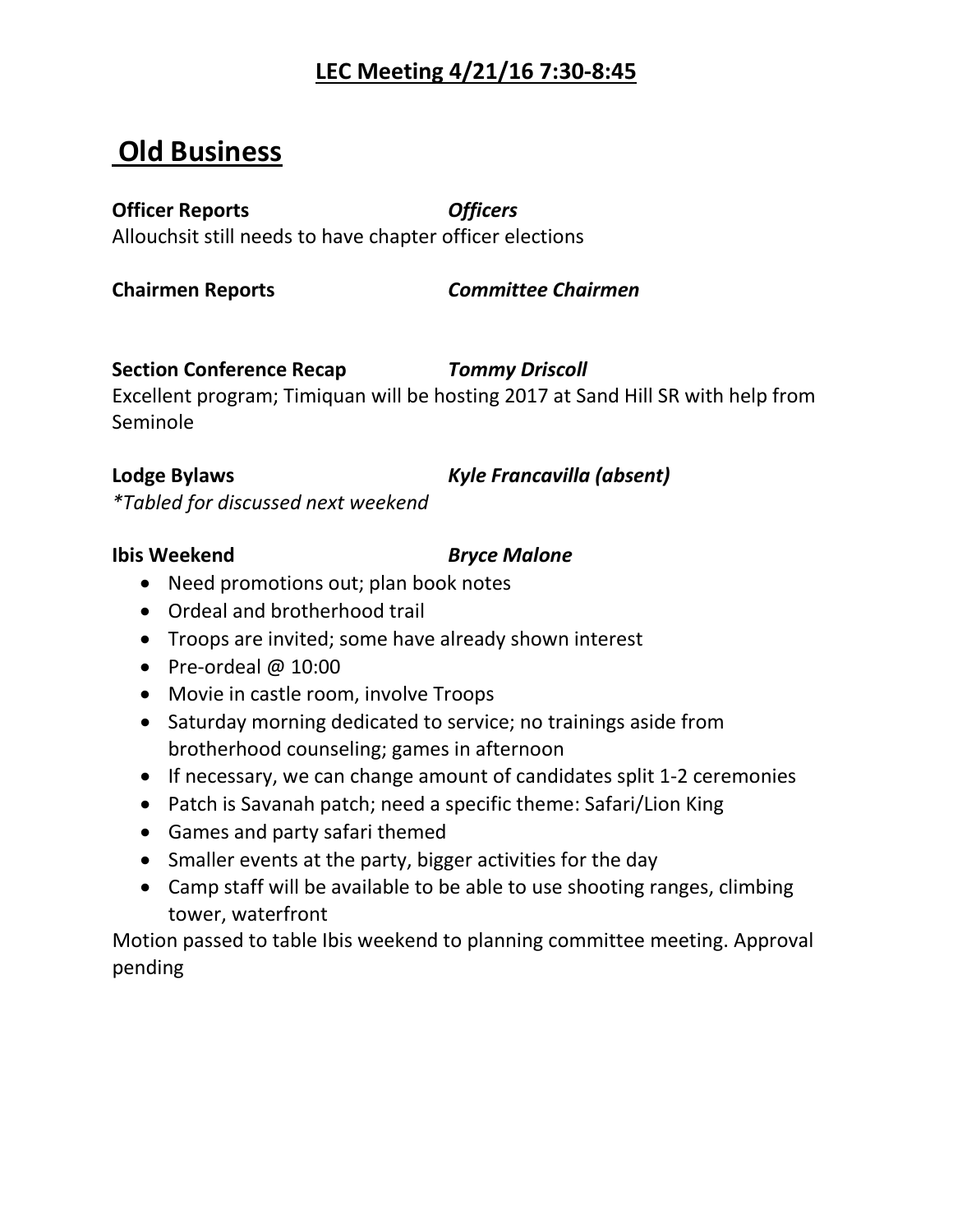## **LEC Meeting 4/21/16 7:30-8:45**

## **OA Summer Camp Staff** *Mitchell Guida*

- Express Camp is unknown, but they want someone for full week
- Interest in someone to fill the position; paying salary for *running camp*
- Talk to Troops and Promote OA and OA night

### **Lodge Banquet** *Ronald Cain*

- All awards are here.
- Arrive and prepare 2 hours early
- Mackie Z. is the Keynote Speaker
- Enter through staff parking off  $30<sup>th</sup>$  street and they direct you from there, or use handicapped parking in the front
- Don't need to pay for parking
- Make sure directions are sent out to banquet attendees
- Arrive between 6:00-6:30. Dinner begins @ 6:30

# **New Business**

## **Day of Service** *Brandon Drawhorn*

- 8:00-4:00 need location secured between Colt Creek State Park and Hillsborough river state park
- Jobs being scouted by director

## **Merit Badge Academy** *Mitchell Guida*

• St. Leo is providing Lunches so we will not be fundraising for Lodge